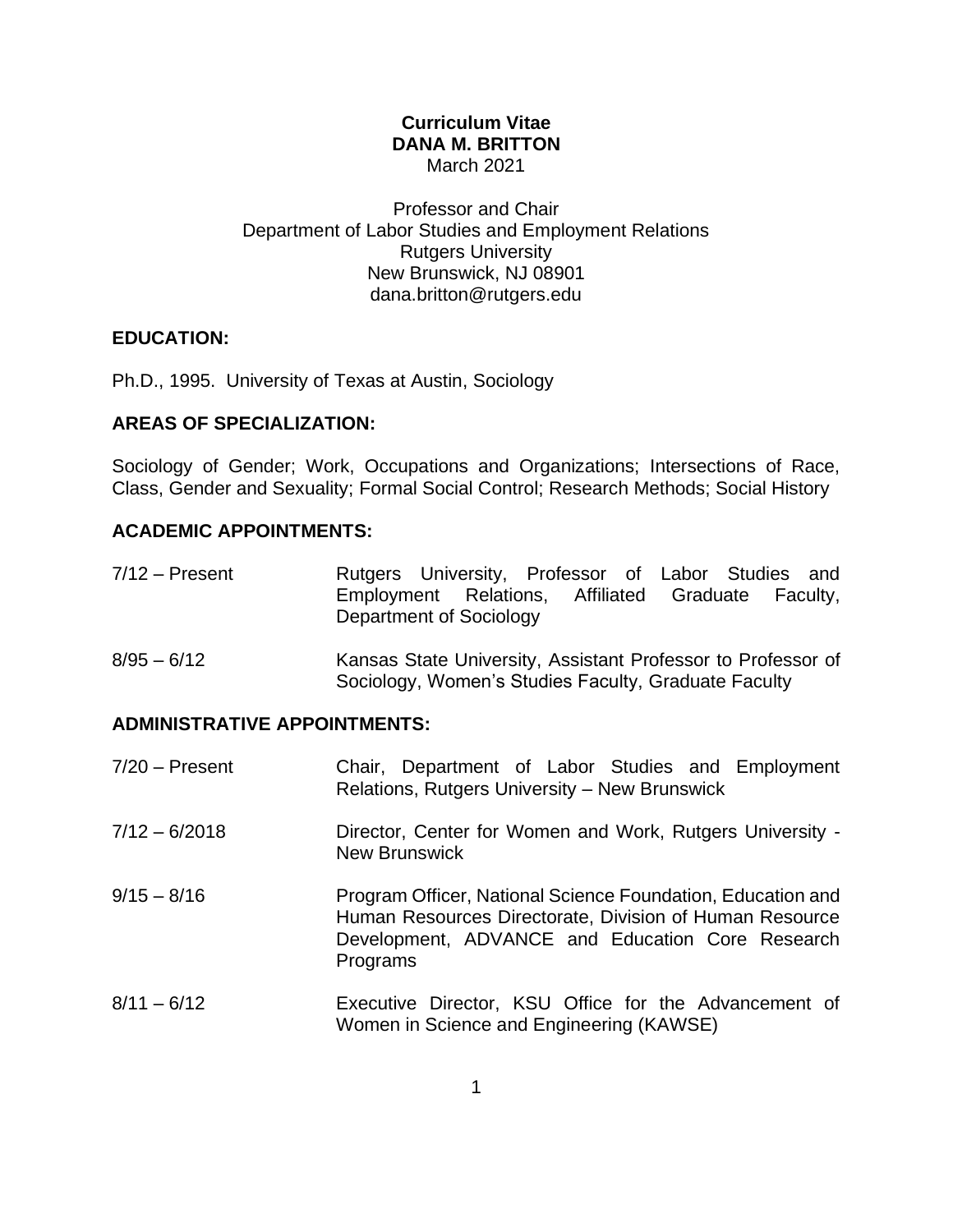#### **ADMINISTRATIVE APPOINTMENTS (cont.):**

8/08 - 7/11 Interim Executive Director, KSU NSF ADVANCE Institutional Transformation Program

### **RESEARCH GRANT SUPPORT/CONTRACTS:**

- Britton, Dana M. 2015, 2017, 2019, 2020. A Seat at the Table: Celebrating Women and Board Leadership. Research and report, Executive Women of New Jersey.
- Britton, Dana M. 2015. Intergovernmental Personnel Act Award, National Science Foundation EHR/HRD. Award number HRD-1551215.
- Britton, Dana M., Marien Casillas Pabellón, and Louis Kimmel. 2014 2015. A Study of the Working Conditions of Women Warehouse Workers in New Brunswick, NJ. \$10,000. Community-University Research Partnership Grants, Rutgers University.
- Sullivan, Kimberly A., Ann Austin, Dana M. Britton, Beth A. Montelone, Cynthia Zoski (coprincipal investigators). 2008 - 2012. PROMOTE: Improving the promotion to full processes at western public universities. \$441,994. National Science Foundation, Advance PAID Award number HRD-0820273.
- Britton, Dana M. 2006 2011. Editorship, *Gender & Society*. \$500,000, Sociologists for Women in Society.

### **PUBLICATIONS**

#### **Books and edited volumes:**

- Britton, Dana M., Shannon Jacobsen and Grace Howard. 2017. *The Gender of Crime*  (second edition). Lanham, MD: Rowman & Littlefield.
- Hetfield, Lisa and Dana M. Britton (editors). 2016. *Women in Business Junctures: Case Studies in Women's Leadership*. New Brunswick: Rutgers University Press.
- Britton, Dana M. 2011. *The Gender of Crime*. Lanham, MD: Rowman & Littlefield. Named a CHOICE Outstanding Academic Title for 2011 by the American Library Association.
- Britton, Dana M. (editor). 2005. *Gender and Prison*. International Library of Criminology, Criminal Justice and Penology. Aldershot, UK: Ashgate Publishing.
- Britton, Dana M. 2003. *At Work in the Iron Cage: The Prison as Gendered Organization*. New York: New York University Press.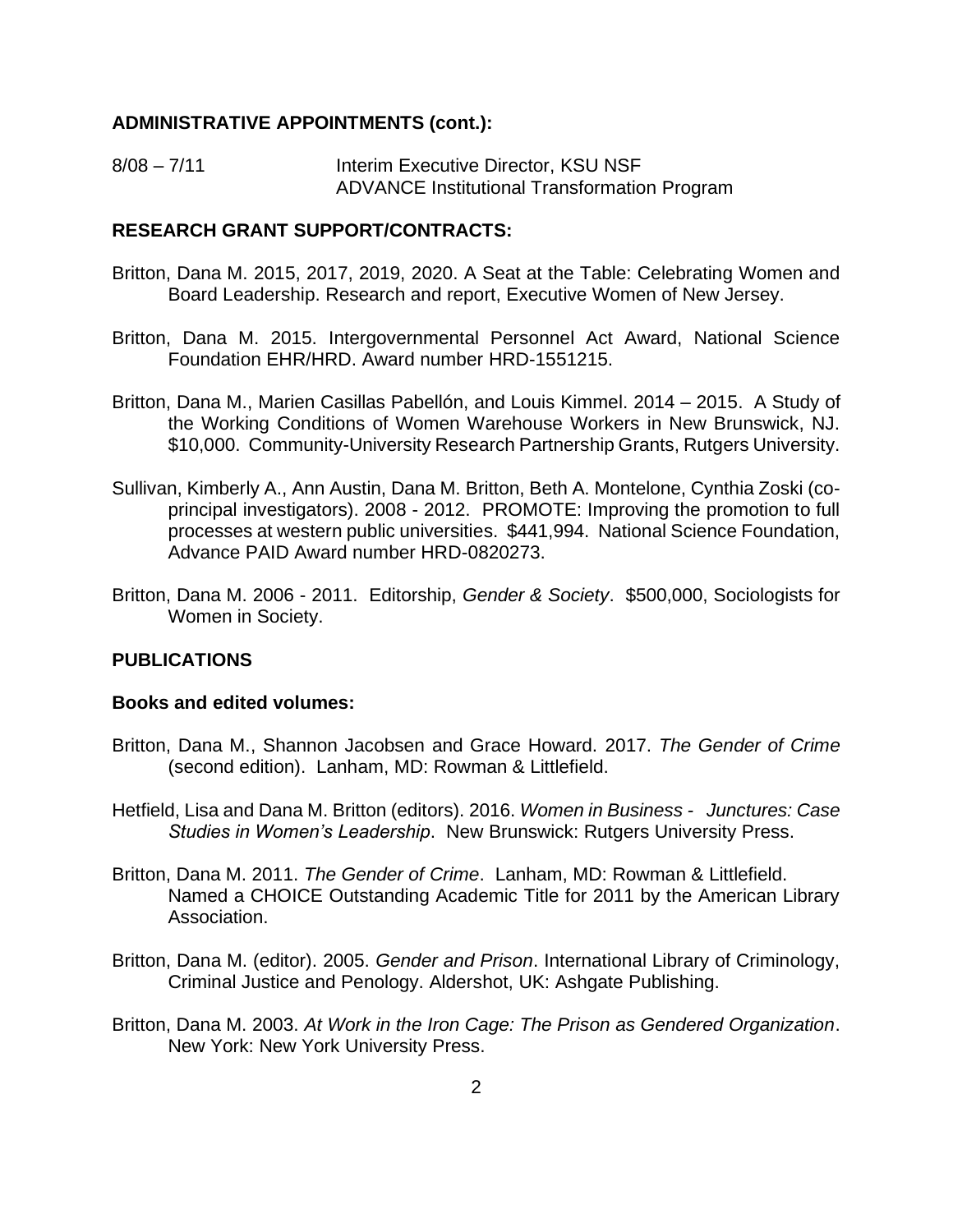#### **Refereed Articles:**

- Britton, Dana M. 2017. Beyond the Chilly Climate: The Salience of Gender in Women's Academic Careers. *Gender & Society* 31(1): 5-27.
- Lindemann, Danielle J., Elaine Zundl, and Dana M. Britton. 2016. "I Don't Know Why They Make It So Hard Here:" Institutional Factors and Undergraduate Women's STEM Participation. *International Journal of Gender, Science, and Technology* 8(2):221- 241.
- Britton, Dana M. Chardie L. Baird, Ruth A. Dyer, B. Jan Middendorf, Beth A. Montelone, and Christa Smith. 2012. Surveying the Campus Climate for Faculty: A comparison of the assessments of SEM and non-SEM faculty." *International Journal of Gender, Science, and Technology* 4 (1): 102-122.
- Cherukuri, Suvarna, Dana M. Britton and Mangala Subramaniam. 2009. Women in an Indian State Prison: Intersections of Gender, Caste and Class. *Feminist Criminology* 4(3): 252-274.
- Britton, Dana M. and Laura S. Logan. 2008. Gendered Organizations: Progress and Prospects. *Sociological Compass* 2(1): 107-121.
- Britton, Dana M. 2000. The Epistemology of the Gendered Organization. *Gender & Society* 14(3): 418-435.
- Britton, Dana M. 2000. Feminism in Criminology: Engendering the Outlaw. *Annals of the American Academy of Political and Social Science* 571: 57-76.

Reprinted in Schram, Pamela J. and Barbara Koons-Witt. 2004. *Gendered Injustice: Theory and Practice in Feminist Criminology*. And in Chesney-Lind, Meda and Lisa Pasko. 2004. *Girls, Women, and Crime: Selected Readings*.

- Britton, Dana M. 1999. Cat Fights and Gang Fights: Preference for Work in a Male-Dominated Organization. *The Sociological Quarterly* 40(3): 455-474.
- Britton, Dana M. 1997. Gendered Organizational Logic: Policy and Practice in Men's and Women's Prisons. *Gender & Society* 11(6):796-818.
- Britton, Dana M. 1997. Perceptions of the Work Environment Among Correctional Officers: Do Race and Sex Matter? *Criminology* 35(1):85-105.
- Britton, Dana M. and Christine L. Williams. 1995. Don't Ask, Don't Tell, Don't Pursue: Military Policy and the Construction of Heterosexual Masculinity. *Journal of Homosexuality* 30(1):1-21.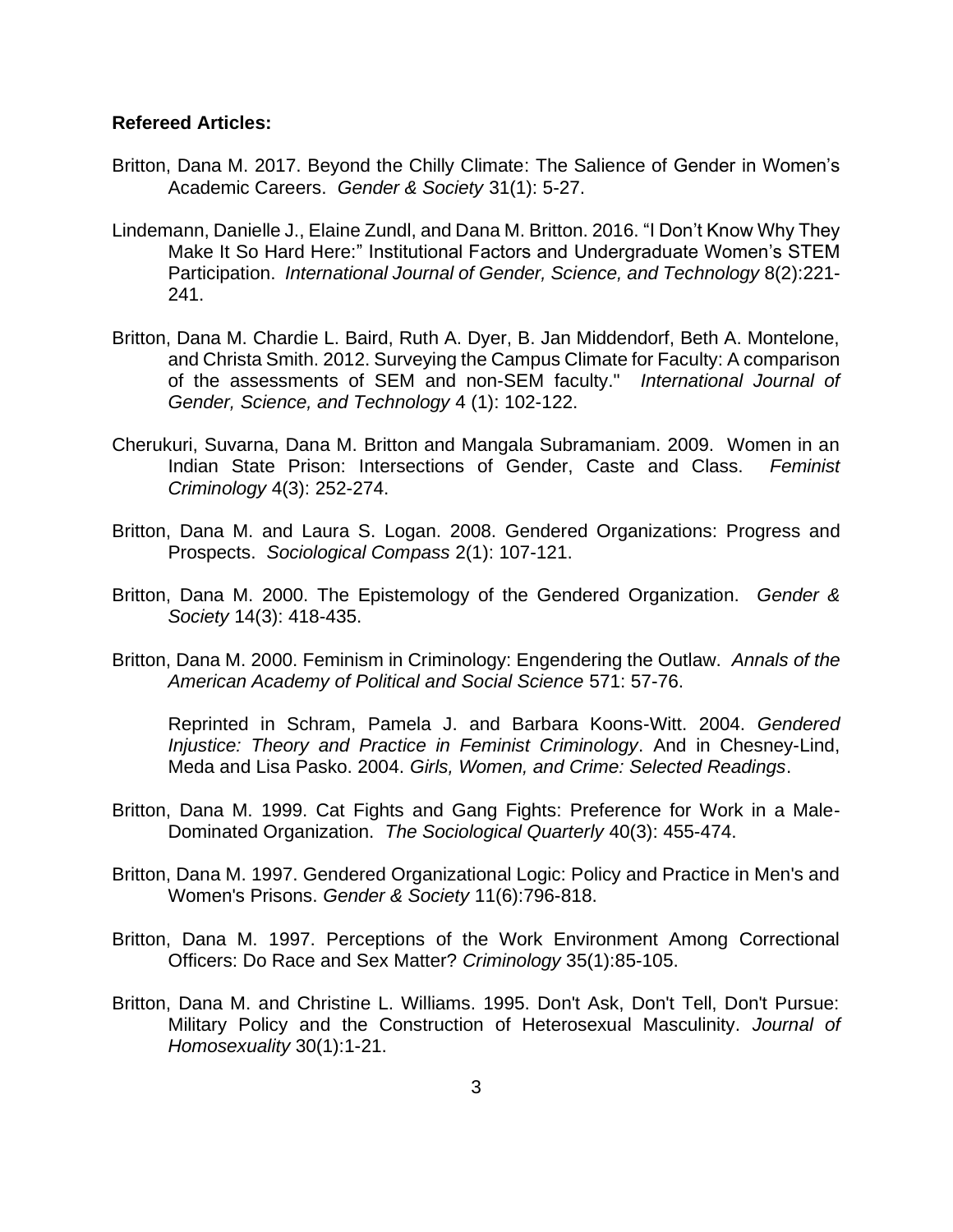#### **Refereed Articles (cont.):**

Britton, Dana M. 1990. Homophobia and Homosociality: An Analysis of Boundary Maintenance. *The Sociological Quarterly* 31 (3):423-440.

#### **Book Chapters and Invited Articles:**

Britton, Dana M. 2012. Keeping Rank. *Contexts* 11 (4): 66–67.

- Britton, Dana M. 2011. Dana M. Britton (2007-2011). 25<sup>th</sup> Anniversary Editorial Symposium. *Gender & Society* 25(3): 376-380.
- Britton, Dana M. 2010. Engendering the University through Policy and Practice: Barriers to Promotion to Full Professor for Women in the Science, Engineering and Math Disciplines. Pp. 15-26 in *GenderChange in Academia: Remapping the Fields of Work, Knowledge, and Politics from a Gender Perspective*, edited by Birgit Riegraf, Brigitte Aulenbacher, Edit Kirsch-Auwärter, and Ursula Müller. Weisbaden: VS Verlag.
- Britton, Dana M. and Andrea Button. 2007. "This Isn't About Us:" Benefits of Dog Training Programs in a Women's Prison. In Miller, S.L. (ed.) *Criminal Justice Research and Practice: Diverse Voices from the Field*. Boston: Northeastern University Press.
- Britton, Dana M. and Andrea Button. 2006. Prison Pups: Assessing the Effectiveness of Dog Training Programs in Correctional Facilities. *Journal of Family Social Work* 9(4): 79-95 (solicited contribution).
- Britton, Dana M. 2004. When Sameness is Difference: Prisons, Gender and Justice. *Women, Girls & Criminal Justice* 5(6): 69-83.
- Britton, Dana M. 2003. Gendering in Organizations: Lessons from the Prison and Other Iron Cages. Pp. 135-150 in *Gender - From Costs to Benefits*, edited by Ursula Pasero. Opladen, Weisbaden: Westdeutsher Verlag.
- Britton, Dana M. 2000. Gender and Work behind Bars: Female Corrections Officers. Pp. 279-298 in *Current Research on Occupations and Professions, Volume 11: Unusual Occupations*, edited by Helena Z. Lopata and Kevin D. Henson. New York: JAI Press.
- Williams, Christine L. and Dana M. Britton. 1995. Sexuality and Work. 23 pp. in *Introduction to Social Problems*, edited by Craig Calhoun and George Ritzer. McGraw-Hill Primis (electronic database).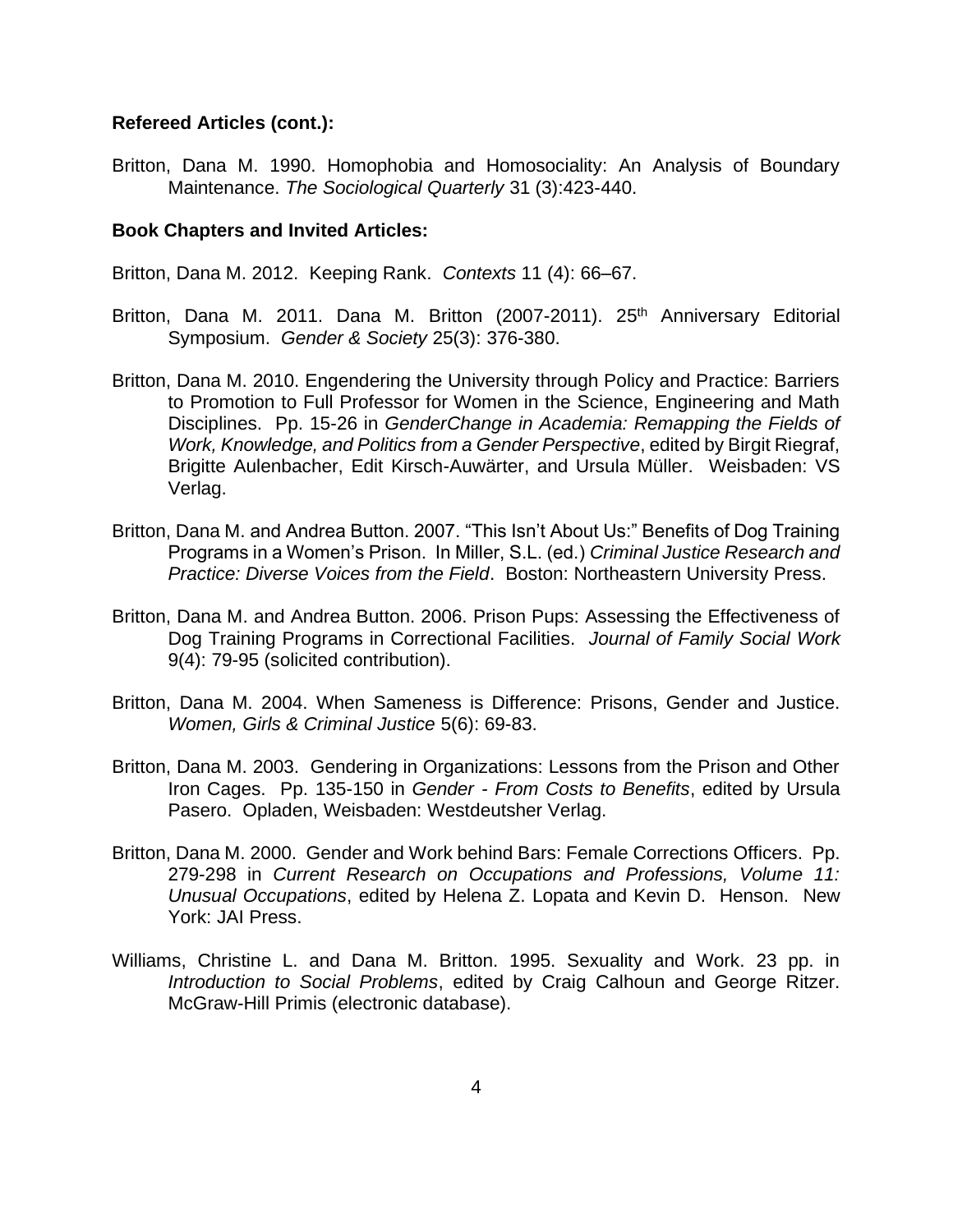#### **Review Essays, Commentaries, Conference Proceedings:**

- Dana M. Britton, Chardie L. Baird, Ruth A. Dyer, B. Jan Middendorf, Beth A. Montelone, and Christa Smith. 2009. Surveying the Campus Climate for Faculty: A comparison of the assessments of SEM and non-SEM Faculty. Proceedings, Women in Engineering Proactive Network Conference.
- Britton, Dana M. and Christine L. Williams. 2000. Response to Baxter and Wright. *Gender & Society* 14(6): 804-808.
- Britton, Dana M. 2000. The History of Women Corrections Officers. Pp. 32-34 in *Encyclopedia of Women and Crime*, edited by Nicole Hahn Rafter. Phoenix: Oryx Press.

### **Print media/blog posts/social media (selected):**

2017: "How N.J. could be a leader in equal pay for women" (op-ed). *New Jersey Star Ledger* and NJ.com, January 30. http://www.nj.com/opinion/index.ssf/2017/01/how nj could be a leader in equ al\_pay\_for\_women\_op.html

"Is there a chilly climate for women faculty?" *Gender & Society* blog. Posted January 28. [https://gendersociety.wordpress.com/2017/01/18/is-there-a-chilly](https://gendersociety.wordpress.com/2017/01/18/is-there-a-chilly-climate-for-women-faculty/)[climate-for-women-faculty/](https://gendersociety.wordpress.com/2017/01/18/is-there-a-chilly-climate-for-women-faculty/)

### **Book Reviews (last five years):**

- 2014. Do Babies Matter? Gender and Family in the Ivory Tower, by Mary Ann Mason, Nicholas H. Wolfinger, and Marc Goulden. (Rutgers University Press, 2013). *American Journal of Sociology* 120(3):988-990.
- 2012. Framed by Gender: How Gender Inequality Persists in the Modern World, by Cecilia L. Ridgeway. (Oxford University Press, 2011). *American Journal of Sociology* 118(3): 814 - 816.

### **Project Reports:**

- Lindemann, Danielle J. and Dana M. Britton. 2015. Earned Sick Days in Jersey City: A Study of Employers and Employees at Year One.<http://goo.gl/NE7T0C>
- Lindemann, Danielle J. and Dana M. Britton. 2015. Controlled Chaos: The Experiences of Women Warehouse Workers in New Jersey (in collaboration with New Labor). <http://goo.gl/1CkuoJ>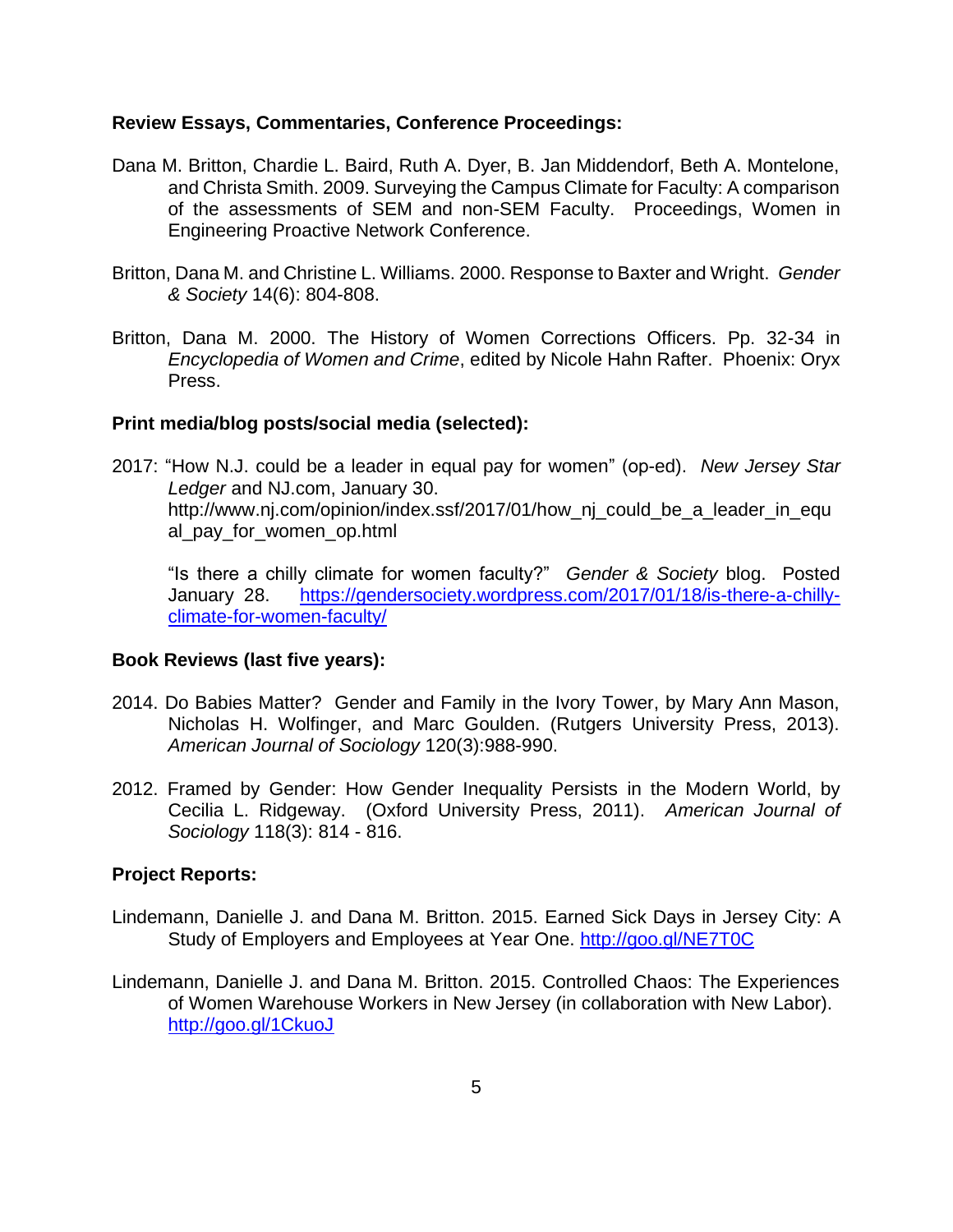### **INVITED PRESENTATIONS (partial listing):**

- Britton, Dana M. 2013. Advancement in the Academy: How Gender Matters for STEM Faculty. Invited panelist on women in STEM, Vanderbilt University.
- Britton, Dana M. 2012. Women in Academic Leadership: Subtle Bias and the Glass Ceiling. Keynote address, Women's Leadership Conference: University of Idaho.
- Britton, Dana M. 2011. The Glass Ceiling in the Ivory Tower: Gender and Promotion to Full Professor. Keynote address, Conference on Inequality in Academia, University of Oregon.
- Britton, Dana M. 2009. The University as a Gendered Organization: A Theoretical Perspective. Keynote address, Conference on Gender Change in Academia: Remapping the fields of work, knowledge, and politics from a gender perspective. University of Göttingen, Germany.

### **CONFERENCE PRESENTATIONS (partial listing):**

- Britton, Dana M. 2013. Beyond the Chilly Climate: Gender Salience and Barriers to Promotion to Full Professor. American Sociological Association Meetings, New York City, NY.
- Britton, Dana M. 2010. Cracking the Glass Ceiling in the Ivory Tower: Barriers to Promotion to Full Professor for Women in the Sciences. Presented at the 6<sup>th</sup> Biennial Conference on Gender, Work, and Organization, Keele University, Staffordshire, UK.
- Britton, Dana M. 2010. Gender and Faculty Careers in STEM Disciplines: Research from NSF ADVANCE Institutions. Pacific Sociology Meetings, Oakland, CA.

### **EVALUTION AND REVIEW ACTIVITIES:**

External Advisory Board, Seattle University, ADVANCE-IT Project, 2017-present. External evaluator, Lehigh University NSF ADVANCE PLAN Project, 2016-Present. External evaluator, North Dakota State University NSF ADVANCE PLAN Project, 2016- 2019.

Site visitor, Rochester Institute of Technology ADVANCE-IT Project, 2015. Site visitor, University of Maine NSF ADVANCE-IT (Rising Tides) Project, 2013. External reviewer, Department of Sociology, Oklahoma State University, 2011 Site visitor, Michigan State University NSF ADVANCE-IT (ADAPP) Project, 2011 External evaluator, North Dakota State University NSF ADVANCE-IT (FORWARD) Project, 2010-2015.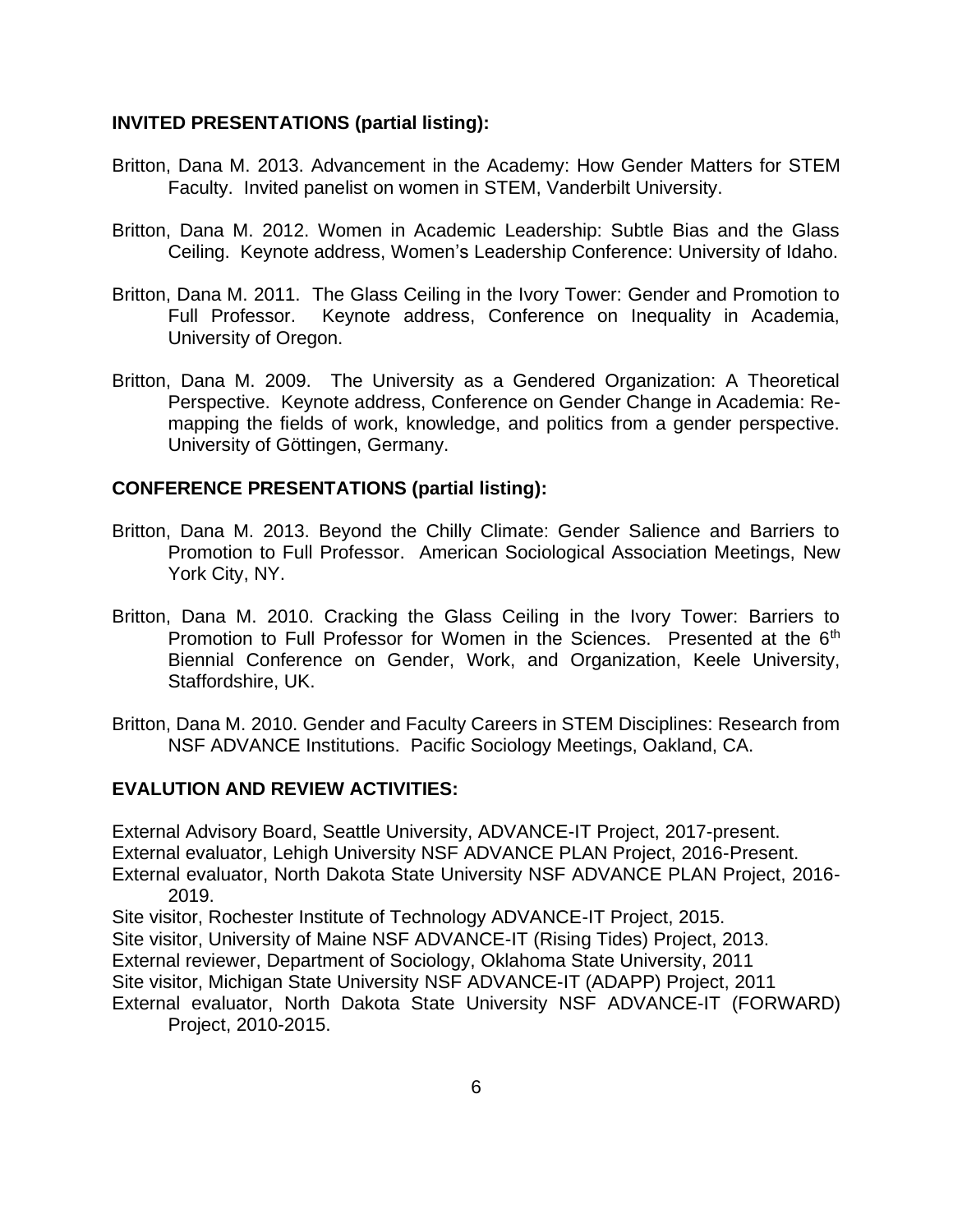## **PROPOSAL REVIEWER FOR:**

National Science Foundation (ongoing), ad hoc reviewer and panel member

## **AWARDS AND HONORS:**

| 2001 | William L. Stamey Outstanding Undergraduate Teaching Award,       |
|------|-------------------------------------------------------------------|
|      | College of Arts & Sciences, Kansas State University               |
| 1996 | New Faculty Fellow, Institute for Social and Behavioral Research, |
|      | <b>Kansas State University</b>                                    |
| 1995 | Sally Hacker Dissertation Paper Award, Sex and Gender Section,    |
|      | <b>American Sociological Association</b>                          |
| 1993 | University Fellow (competitive dissertation grant), University of |
|      | <b>Texas at Austin</b>                                            |

## **EDITORIAL EXPERIENCE:**

Associate Editor, *Gender, Work, and Organization*, (2016-2020).

Editorial Board, ASA *Rose Series in Sociology*, (2012-2014).

Editor-in-chief (2006-2011), Deputy Editor (2003-2006), Editorial Board (2001-2003), *Gender & Society*

Editorial Board, *Contemporary Sociology*, 2008-2009

Journal reviewer for (partial listing): *American Journal of Sociology, American Sociological Review, Social Problems, Work and Occupations, Journal of Contemporary Ethnography, Gender, Work & Organization, The Sociological Quarterly, Criminology* Book manuscript reviewer: New York University Press, Sage Publications, Oxford University Press, Wadsworth Publishing, Harcourt Brace, McGraw Hill, Westview Press.

## **PROFESSIONAL MEMBERSHIPS:**

American Sociological Association; Eastern Sociological Society; Sociologists for Women in Society

## **SERVICE TO THE PROFESSION (partial listing, past five years):**

- 2015 2017 Elected member, Publications Committee, Sociologists for Women in **Society**
- 2013 2014 Session Organizer, Regular sessions on Gender and Work, American Sociological Association Meetings
- 2006 2011 Member, Publications Committee, Midwest Sociological Society